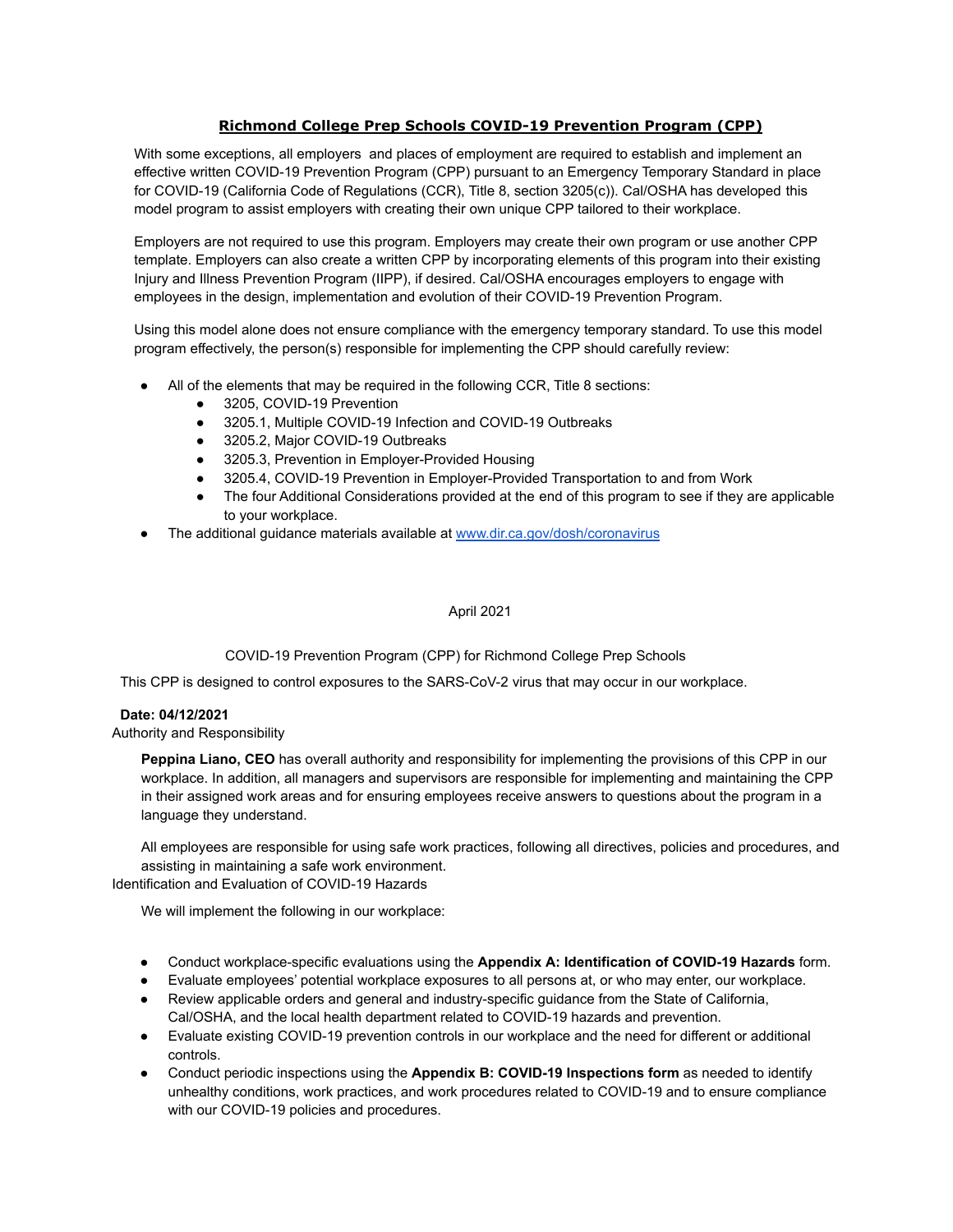● **Students and Employees will be screened when entering campus at our 4 inspection points at entry to campus.**

#### Employee participation

Employees and their authorized employees' representatives are encouraged to participate in the identification and evaluation of COVID-19 hazards by notifying Connie Anderson, HR Representative and/or Peppina Liano, CEO

# Employee screening

We screen our employees by: **Having all employees check-in at one of our 4 screening stations daily. Employees will have their temperature taken and be asked to disclose if they have had any flu-like symptoms. Monitoring staff will ensure employees have proper PPE and document their entry.** Correction of COVID-19 Hazards

Unsafe or unhealthy work conditions, practices or procedures will be documented on the **Appendix B:**

**COVID-19 Inspections** form, and corrected in a timely manner based on the severity of the hazards, as follows:

### **If an employee does not have proper PPE, it will be provided.**

**If an employee notes that they have experienced flu-like symptoms they will be sent home** Control of COVID-19 Hazards Physical Distancing

Where possible, we ensure at least six feet of physical distancing at all times in our workplace by:

- **Eliminating the need for workers to be in the workplace e.g., telework or other remote work arrangements when appropriate.**
- **Reducing the number of persons in an area at one time, including visitors (Classrooms at a 2:14 ratio, Staff to student)**
- **Visual cues such as signs and floor markings to indicate where employees and others should be located or their direction and path of travel.**
- **Staggered arrival, departure, work, and break times.**
- **Providing desk shields in work areas**
- **Providing 1:1 tools and manipulatives where appropriate**
- **Limiting 1:1 staff/student interactions and providing face shields when necessary for such contact**

Individuals will be kept as far apart as possible when there are situations where six feet of physical distancing cannot be achieved.

## Face Coverings

We provide clean, undamaged face coverings and ensure they are properly worn by employees over the nose and mouth when indoors, and when outdoors and less than six feet away from another person, including non-employees, and where required by orders from the California Department of Public Health (CDPH) or local health department. **Face coverings may be acquired at all 4 of our inspection checkpoints or from front office staff. Additional PPE will also be available in each operating classroom.**

The following are exceptions to the use of face coverings in our workplace:

- When an employee is alone in a room with circulating air (windows/door open).
- While eating and drinking at the workplace, provided employees are at least six feet apart and there is an outside air supply to the area (windows/doors).
- Employees who cannot wear face coverings due to a medical or mental health condition or disability, or who are hearing-impaired or communicating with a hearing-impaired person. Alternatives will be considered on a case-by-case basis.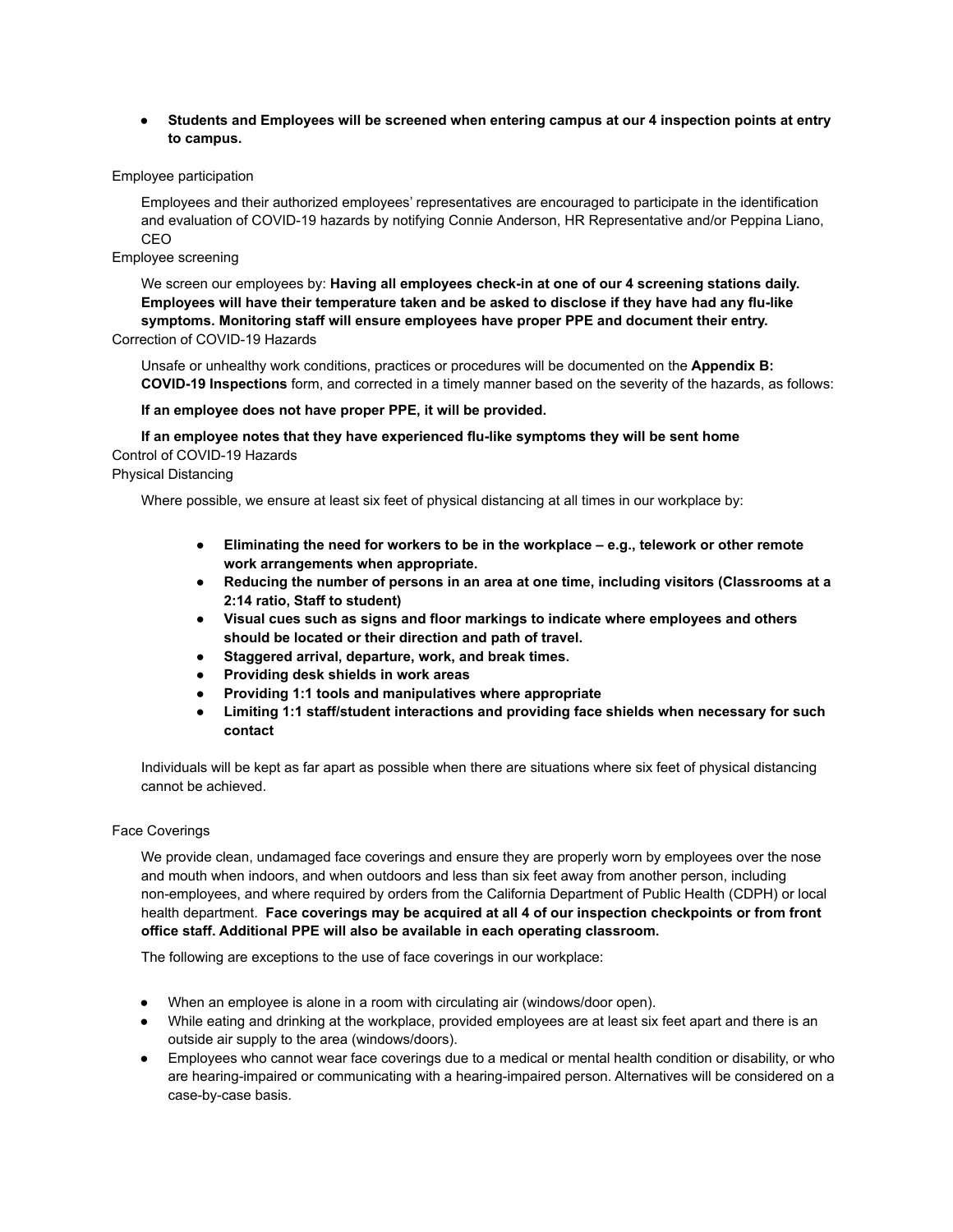Any employee not wearing a face covering, face shield with a drape or other effective alternative, or respiratory protection, for any reason, shall be at least six feet apart from all other persons.

#### Engineering controls

We implement the following measures for situations where we cannot maintain at least six feet between individuals: **Said individual will remain 6-12 feet away and have on a face shield in outdoor settings only.**

We maximize, to the extent feasible, the quantity of outside air for our buildings with mechanical or natural ventilation systems by:

- **Ensuring that HVAC system filters are replaced prior to the end of their lifespan (in coordination with on-site custodial services)**
- **● Ensuring that windows and doors are open at all times (leveraging HVAC to ensure the room is temperate)**
- **● When leaving a 2:14 staff to student ratio, activities will be socially distanced completely outdoors**

#### Cleaning and disinfecting

We implement the following cleaning and disinfection measures for frequently touched surfaces:

- **All surfaces will be cleaned and disinfected to code daily each evening**
- **● Cleaning wipes and disinfectant will be provided for each classroom for use onl when bodily fluids are expressed to reduce harsh fumes in partially ventilated spaces (i.e. classrooms and offices)**
- **● Hand sanitizer and/or gloves will be provided to ensure shared surfaces and tools remain sterile.**

Should we have a COVID-19 case in our workplace, we will implement the following procedures:

- **● The classroom or space will be evacuated and closed for deep cleaning**
- **● Individuals frequenting that space will be notified and required to be tested until returning to campus. Those positive will remain home for 14 days from date of testing**
- **● Said space will be cleaned and aired out for 24 hours and not used for at minimum 48 hours**

#### **Shared tools, equipment and personal protective equipment (PPE)**

PPE must not be shared, e.g., gloves, goggles and face shields.

Items that employees come in regular physical contact with, such as phones, headsets, desks, keyboards, writing materials, instruments and tools must also not be shared, to the extent feasible. Where there must be sharing, the items will be disinfected between uses by use of sanitizing wipes or disinfectant spray by said employee before use of a shared material or by using gloves.

### **Hand sanitizing**

In order to implement effective hand sanitizing procedures, we:

**[describe your site-specific procedures, including:**

- **Ensure all bathrooms are stocked with proper hand cleaning supplies such as soap, water and paper towels**
- **● Hand sanitizer is provided in all classroom spaces and offices**
- **● Signage is posted in sanitization areas of the correct duration of use of each product**

Personal protective equipment (PPE) used to control employees' exposure to COVID-19

We evaluate the need for PPE (such as gloves, goggles, and face shields) as required by CCR Title 8, section 3380, and provide such PPE as needed.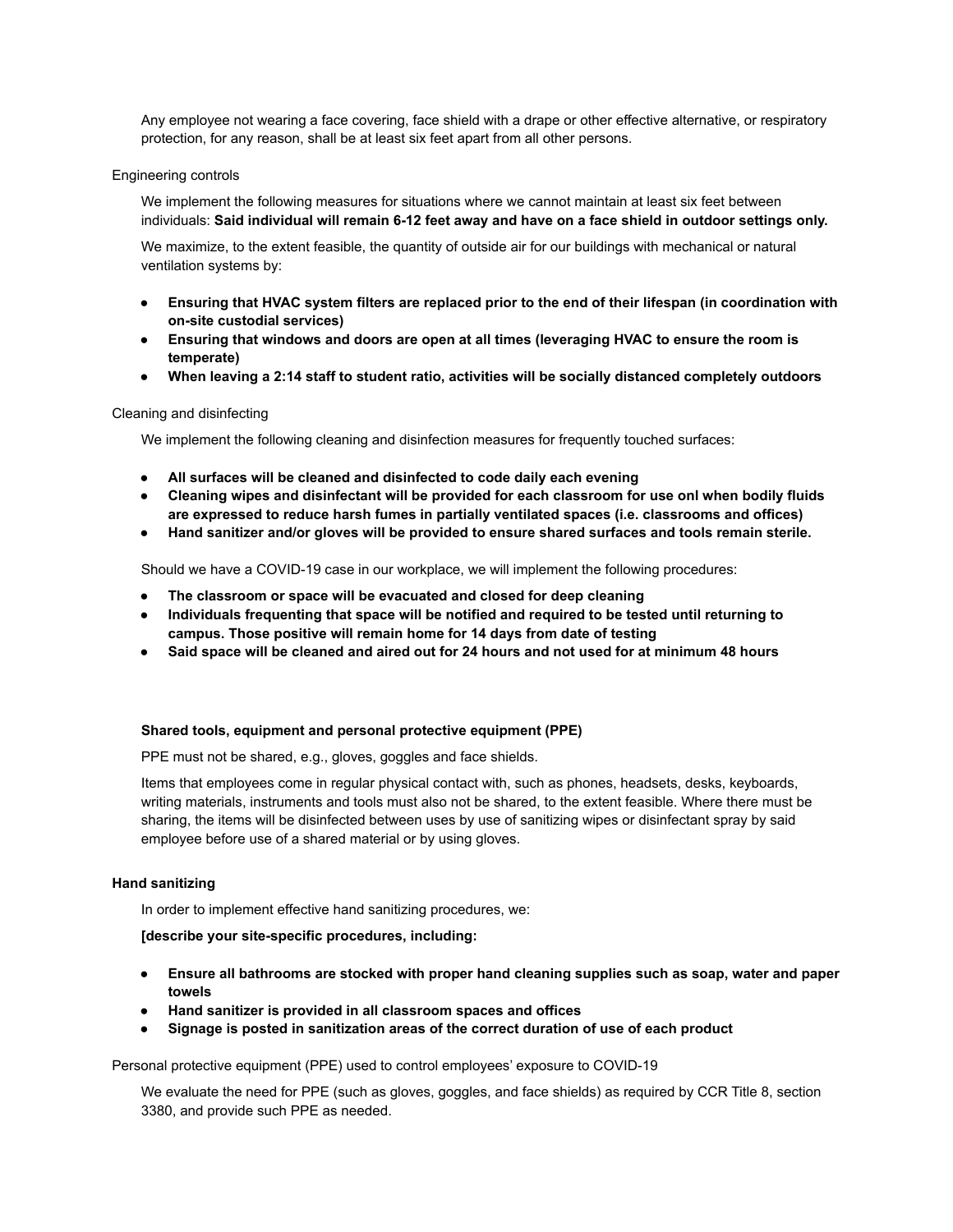When it comes to respiratory protection, we evaluate the need in accordance with CCR Title 8 section 5144 when the physical distancing requirements are not feasible or maintained. **[reference section 3205(c)(E) for details on required respirator and eye protection use.]**

We provide and ensure use of eye protection and respiratory protection in accordance with section 5144 when employees are exposed to procedures that may aerosolize potentially infectious material such as saliva or respiratory tract fluids. [Delete if not applicable to your workplace.] Investigating and Responding to COVID-19 Cases

This will be accomplished by using the **Appendix C: Investigating COVID-19 Cases** form.

Employees who had potential COVID-19 exposure in our workplace will be:

- **Offered COVID-19 testing at no cost during their working hours.**
- **The information on benefits described in Training and Instruction, and Exclusion of COVID-19 Cases, below, will be provided to them.**
- **● Employees will report their COVID test results to Peppina Liano, CEO and Connie Anderson, HR Representative for clearance to return to campus or orders to quarantine for 14 days from positive test date.**

# System for Communicating

Our goal is to ensure that we have effective two-way communication with our employees, in a form they can readily understand, and that it includes the following information:

- Who employees should report COVID-19 symptoms and possible hazards to, and how **they should proceed following directives from Peppina Liano, CEO and Connie Anderson, HR Representative.**
- That employees can report symptoms and hazards without fear of reprisal to **Peppina Liano, CEO and Connie Anderson, HR Representative.**
- Our procedures or policies for accommodating employees with medical or other conditions that put them at increased risk of severe COVID-19 illness should be communicated to **Peppina Liano, CEO and Connie Anderson, HR Representative.**
- Where testing is not required, employees can access COVID-19 testing. Employees may access free testing through CCHS free testing sites: <https://www.coronavirus.cchealth.org/get-tested>
- In the event we are required to provide testing because of a workplace exposure or outbreak, we will communicate the plan for providing testing and inform affected employees of the reason for the testing and the possible consequences of a positive test. The plan would be communicated via email by **Peppina Liano, CEO.**
- Workplace concerns of health and safety may also be communicated at our 4 inspection stations on campus upon entering or throughout the day.

# Training and Instruction

We will provide effective training and instruction that includes:

- Our COVID-19 policies and procedures to protect employees from COVID-19 hazards.
- Information regarding COVID-19-related benefits to which the employee may be entitled under applicable federal, state, or local laws.
- The fact that:
- COVID-19 is an infectious disease that can be spread through the air.
- COVID-19 may be transmitted when a person touches a contaminated object and then touches their eyes, nose, or mouth.
- An infectious person may have no symptoms.
- Methods of physical distancing of at least six feet and the importance of combining physical distancing with the wearing of face coverings.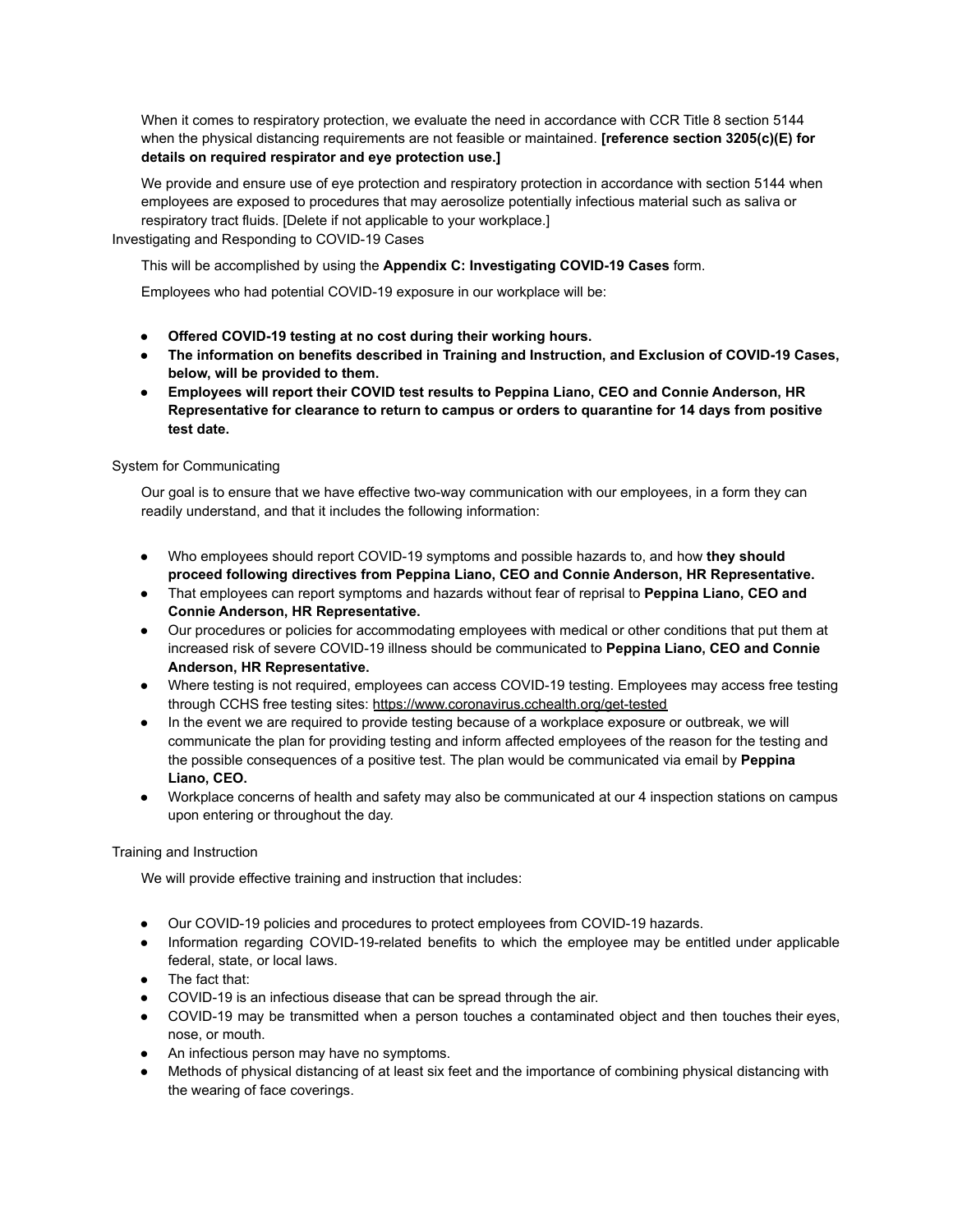- The fact that particles containing the virus can travel more than six feet, especially indoors, so physical distancing must be combined with other controls, including face coverings and hand hygiene, to be effective.
- The importance of frequent hand washing with soap and water for at least 20 seconds and using hand sanitizer when employees do not have immediate access to a sink or hand washing facility, and that hand sanitizer does not work if the hands are soiled.
- Proper use of face coverings and the fact that face coverings are not respiratory protective equipment face coverings are intended to primarily protect other individuals from the wearer of the face covering.
- COVID-19 symptoms, and the importance of obtaining a COVID-19 test and not coming to work if the employee has COVID-19 symptoms.
- **COVID protocols specific to receiving and dismissing students while on campus, including staggered schedules**

**Appendix D: COVID-19 Training Roster** will be used to document this training. Exclusion of COVID-19 Cases

Where we have a COVID-19 case in our workplace, we will limit transmission by:

- Ensuring that COVID-19 cases are excluded from the workplace until our return-to-work requirements are met.
- Excluding employees with COVID-19 exposure from the workplace for 14 days after the last known COVID-19 exposure to a COVID-19 case.
- Continuing and maintaining an employee's earnings, seniority, and all other employee rights and benefits whenever we've demonstrated that the COVID-19 exposure is work related. This will be accomplished by **implementing the implications made in SB 95 providing 80 additional hours of Supplemental Paid Sick-Leave (SPSL) for those out due to COVID-19 related issues (testing and quarantine).**
- Providing employees at the time of exclusion with information on available benefits, as aforementioned.

Reporting, Recordkeeping, and Access

It is our policy to:

- Report information about COVID-19 cases at our workplace to the local health department whenever required by law, and provide any related information requested by the local health department.
- Report immediately to Cal/OSHA any COVID-19-related serious illnesses or death, as defined under CCR Title 8 section 330(h), of an employee occurring in our place of employment or in connection with any employment.
- Maintain records of the steps taken to implement our written COVID-19 Prevention Program in accordance with CCR Title 8 section 3203(b).
- Make our written COVID-19 Prevention Program available at the workplace to employees, authorized employee representatives, and to representatives of Cal/OSHA immediately upon request.
- Use the **Appendix C: Investigating COVID-19 Cases** form to keep a record of and track all COVID-19 cases. The information will be made available to employees, authorized employee representatives, or as otherwise required by law, with personal identifying information removed.

Return-to-Work Criteria

- COVID-19 cases with COVID-19 symptoms will not return to work until all the following have occurred:
- At least 14 days have passed since COVID-19 symptoms first appeared.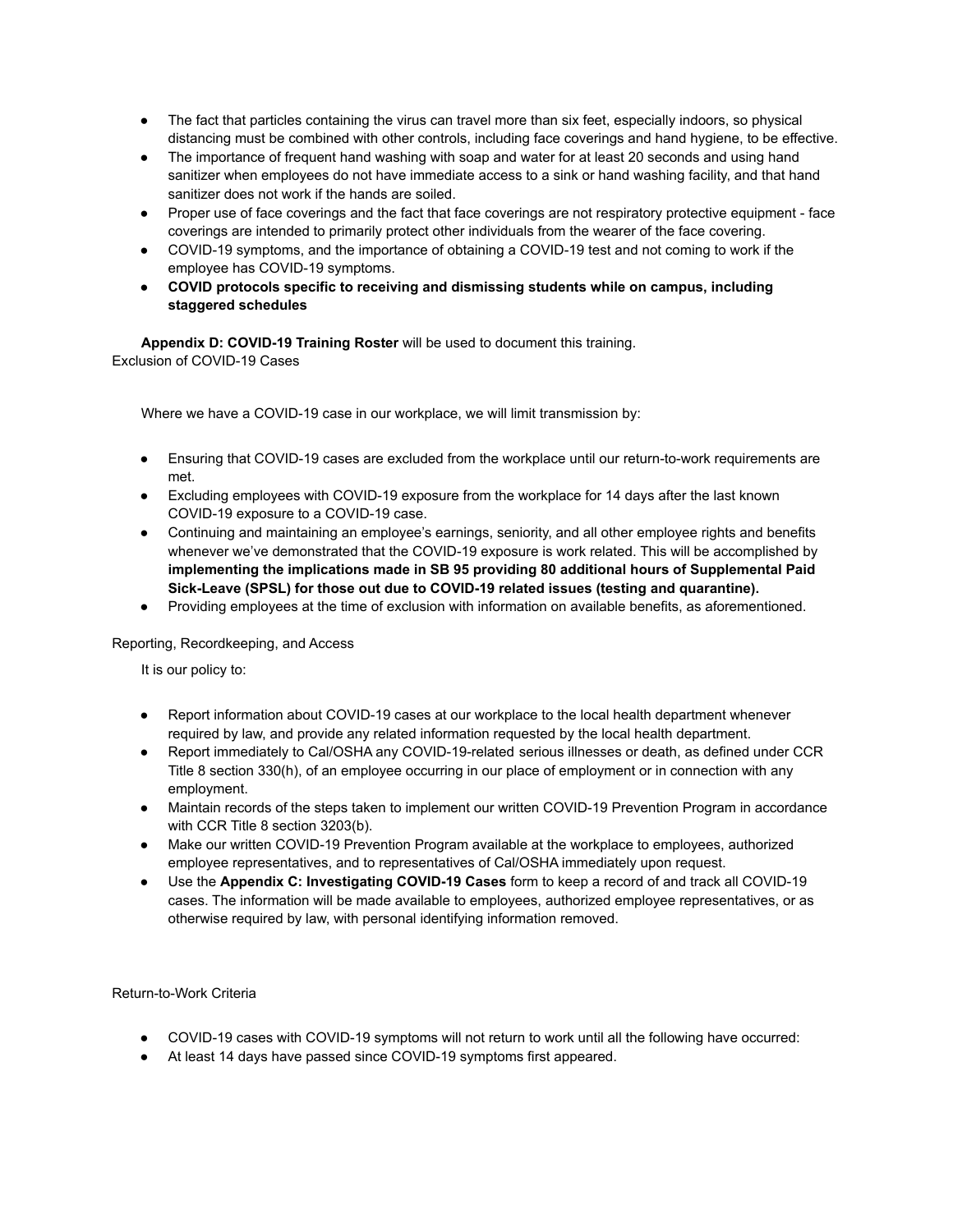- COVID-19 cases who tested positive but never developed COVID-19 symptoms will not return to work until a minimum of 14 days have passed since the date of specimen collection of their first positive COVID-19 test.
- A negative COVID-19 test will not be required for an employee to return to work though will be accepted at 10 days out to return to work.
- If an order to isolate or quarantine an employee is issued by a local or state health official, the employee will not return to work until the period of isolation or quarantine is completed or the order is lifted. If no period was specified, then the period will be 10 days from the time the order to isolate was effective, or 14 days from the time the order to quarantine was effective.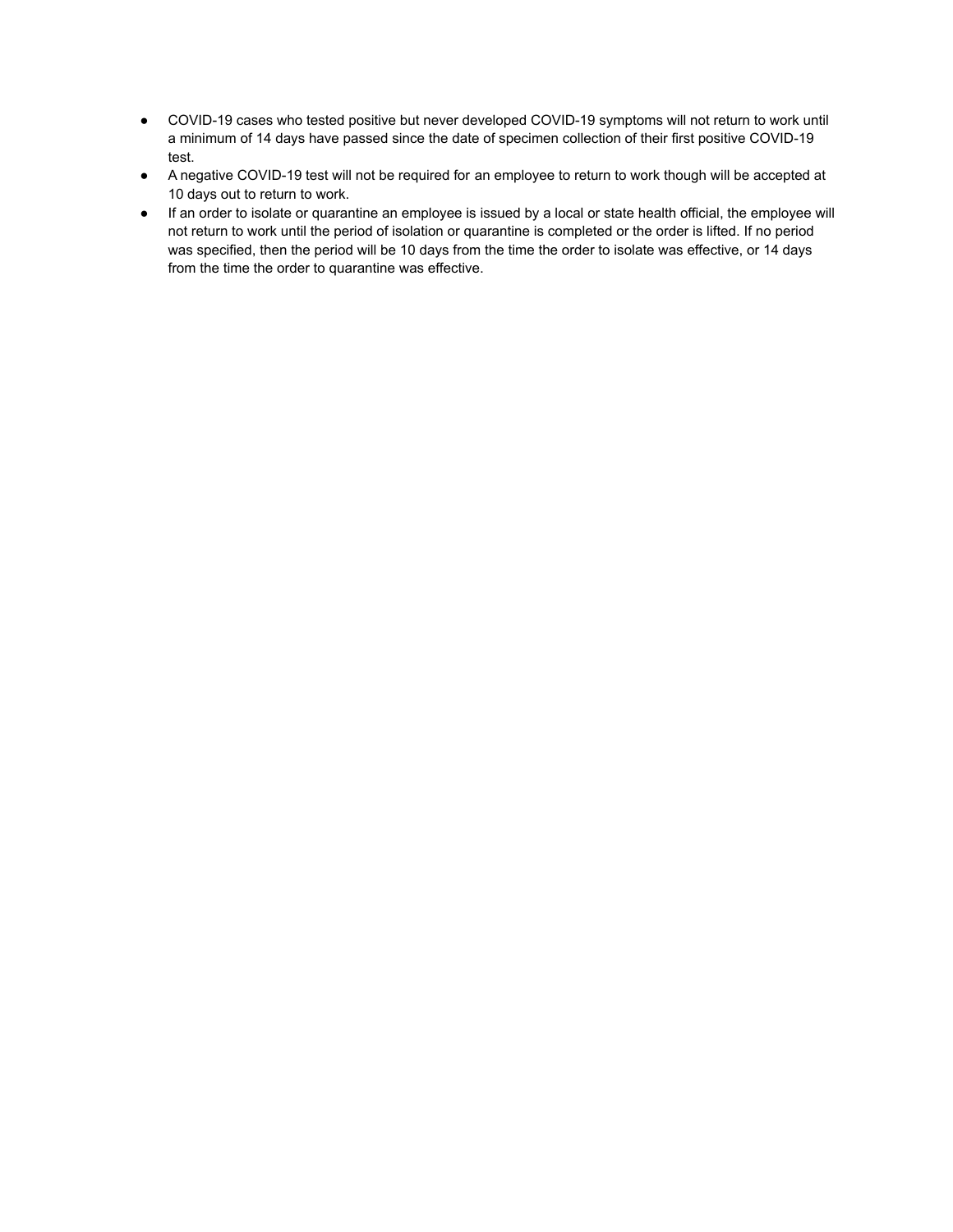# **Richmond College Prep Schools**

#### Appendix A: Identification of COVID-19 Hazards

All persons, regardless of symptoms or negative COVID-19 test results, will be considered potentially infectious. Particular attention will be paid to areas where people may congregate or come in contact with one another, regardless of whether employees are performing an assigned work task or not. For example: meetings, entrances, bathrooms, hallways, aisles, walkways, elevators, break or eating areas, cool-down areas, and waiting areas.

Evaluation of potential workplace exposure will be to all persons at the workplace or who may enter the workplace, including coworkers, employees of other entities, members of the public, customers or clients, and independent contractors. We will consider how employees and other persons enter, leave, and travel through the workplace, in addition to addressing fixed work locations.

### **Person conducting the evaluation**: **Connie Anderson, HR Representative**

#### **Date**: 4/12/2021

# **Name(s) of employee and authorized employee representative that participated**: **[enter name(s)]**

| Interaction, area, activity, work<br>task, process, equipment and<br>material that potentially exposes<br>employees to COVID-19 hazards | <b>Place</b><br>s and<br>times | <b>Potential for COVID-19</b><br>exposures and employees<br>affected, including members of<br>the public and employees of | <b>Existing and/or additional</b><br><b>COVID-19 prevention</b><br>controls, including<br>barriers, partitions and                                                                                                                                    |
|-----------------------------------------------------------------------------------------------------------------------------------------|--------------------------------|---------------------------------------------------------------------------------------------------------------------------|-------------------------------------------------------------------------------------------------------------------------------------------------------------------------------------------------------------------------------------------------------|
| Classrooms                                                                                                                              | 8am-3<br>pm                    | other employers<br>Workspace is enclosed and<br>unsafe without interventions                                              | ventilation<br>Windows remain open, air<br>purifiers are on and<br>HVAC system is on.<br>Student desks are socially<br>distanced and partitioned<br>2:14 staff to student ratio<br>enforced and embedded in<br>daily schedule (students on<br>campus) |
| Offices                                                                                                                                 | 8am-3<br>pm                    | Workspace is enclosed and<br>unsafe without interventions                                                                 | Windows remain open, air<br>purifiers are on and<br>HVAC system is on.<br>Staff desks are socially<br>distanced and/or partitioned<br>To protect during<br>interactions with community<br>or other staff members                                      |
| <b>Bathrooms</b>                                                                                                                        | 8am-3<br>pm                    | Passive space is enclosed and<br>unsafe without interventions                                                             | Doors are open<br>HVAC systems is engaged<br>Hand washing supplies are<br>stocked<br>Bathrooms are limited to 3<br>occupant maximum for<br>communal restrooms                                                                                         |
| Outdoor Space                                                                                                                           | 8am-3<br>pm                    | Outdoor space is not structured for<br>socially distanced activities                                                      | Signage posted outdoors<br>reminding individuals must<br>remain 6-feet apart and that<br>masks are only allowed to<br>be down when eating or<br>drinking while remaining<br>6-feet apart.                                                             |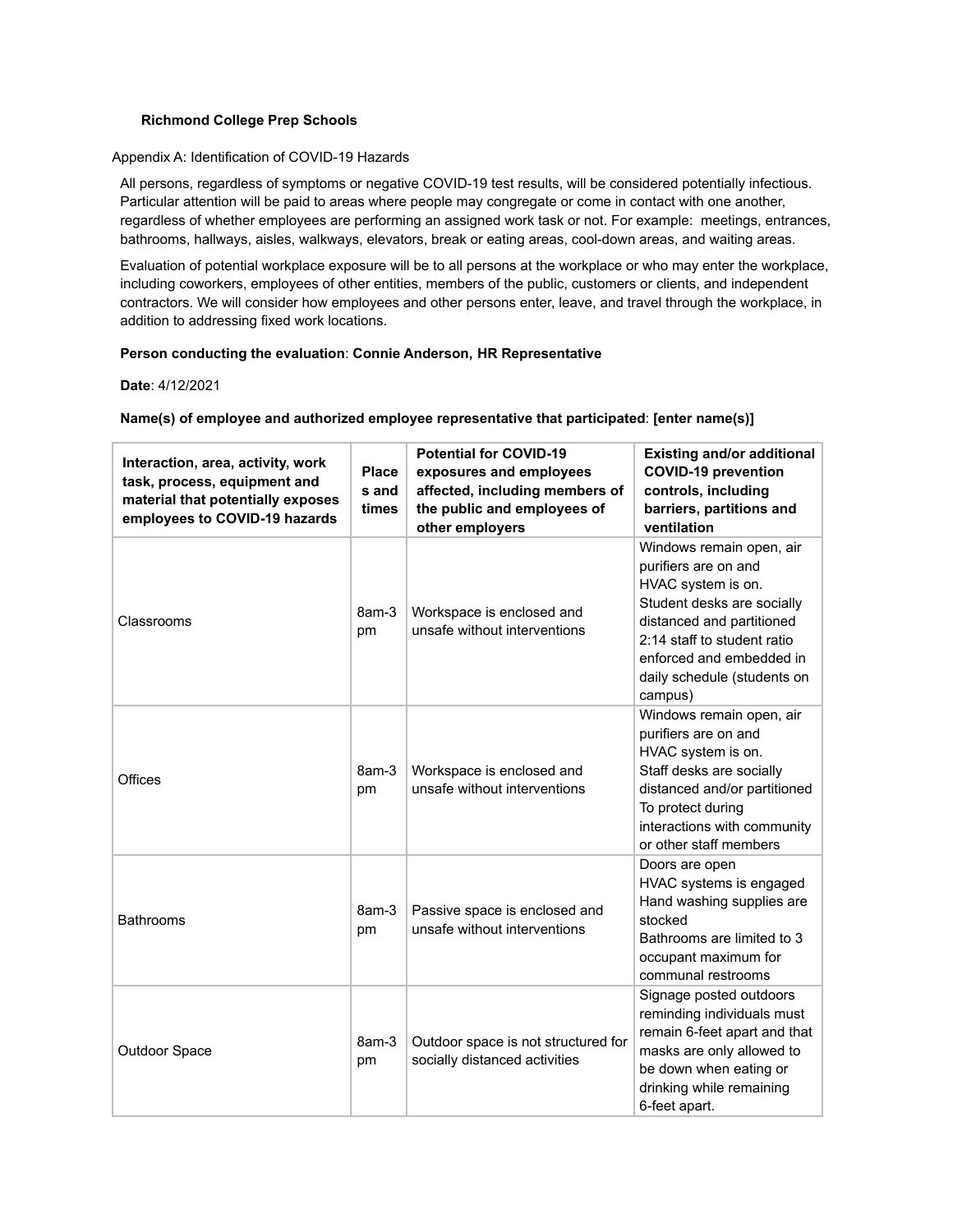# Appendix B: COVID-19 Inspections

**[This form is only intended to get you started. Review the information available at** www.dir.ca.gov/dosh/coronavirus/ **for additional guidance on what to regularly inspect for, including issues that may be more pertinent to your particular type of workplace. You will need to modify the form accordingly.]**

### **Date: [INSERT DATE]**

**Name of person conducting the inspection**: **Connie Anderson, HR Representative**

**Work location evaluated**: **Operating Classrooms, Offices and Outdoor Areas**

| <b>Exposure Controls</b>                                                                        |  | <b>Person Assigned</b> | <b>Date</b>      |
|-------------------------------------------------------------------------------------------------|--|------------------------|------------------|
|                                                                                                 |  | to Correct             | <b>Corrected</b> |
| Engineering                                                                                     |  |                        |                  |
| Barriers/partitions                                                                             |  |                        |                  |
| Ventilation (amount of fresh air and                                                            |  |                        |                  |
| filtration maximized)                                                                           |  |                        |                  |
| Additional room air filtration                                                                  |  |                        |                  |
|                                                                                                 |  |                        |                  |
|                                                                                                 |  |                        |                  |
| <b>Administrative</b>                                                                           |  |                        |                  |
| Physical distancing                                                                             |  |                        |                  |
| Surface cleaning and disinfection                                                               |  |                        |                  |
| (frequently enough and adequate                                                                 |  |                        |                  |
| supplies)                                                                                       |  |                        |                  |
| Hand washing facilities (adequate                                                               |  |                        |                  |
| numbers and supplies)                                                                           |  |                        |                  |
| Disinfecting and hand sanitizing solutions being used according to<br>manufacturer instructions |  |                        |                  |
| [add any additional controls                                                                    |  |                        |                  |
| your workplace is using]                                                                        |  |                        |                  |
| [add any additional controls                                                                    |  |                        |                  |
| your workplace is using]                                                                        |  |                        |                  |
| PPE (not shared, available and being worn)                                                      |  |                        |                  |
| Face coverings (cleaned sufficiently often)                                                     |  |                        |                  |
| Gloves                                                                                          |  |                        |                  |
| Face shields/goggles                                                                            |  |                        |                  |
| Respiratory protection                                                                          |  |                        |                  |
| [add any additional controls                                                                    |  |                        |                  |
| your workplace is using]                                                                        |  |                        |                  |

Appendix C: Investigating COVID-19 Cases

All personal identifying information of COVID-19 cases or symptoms will be kept confidential. All COVID-19 testing or related medical services provided by us will be provided in a manner that ensures the confidentiality of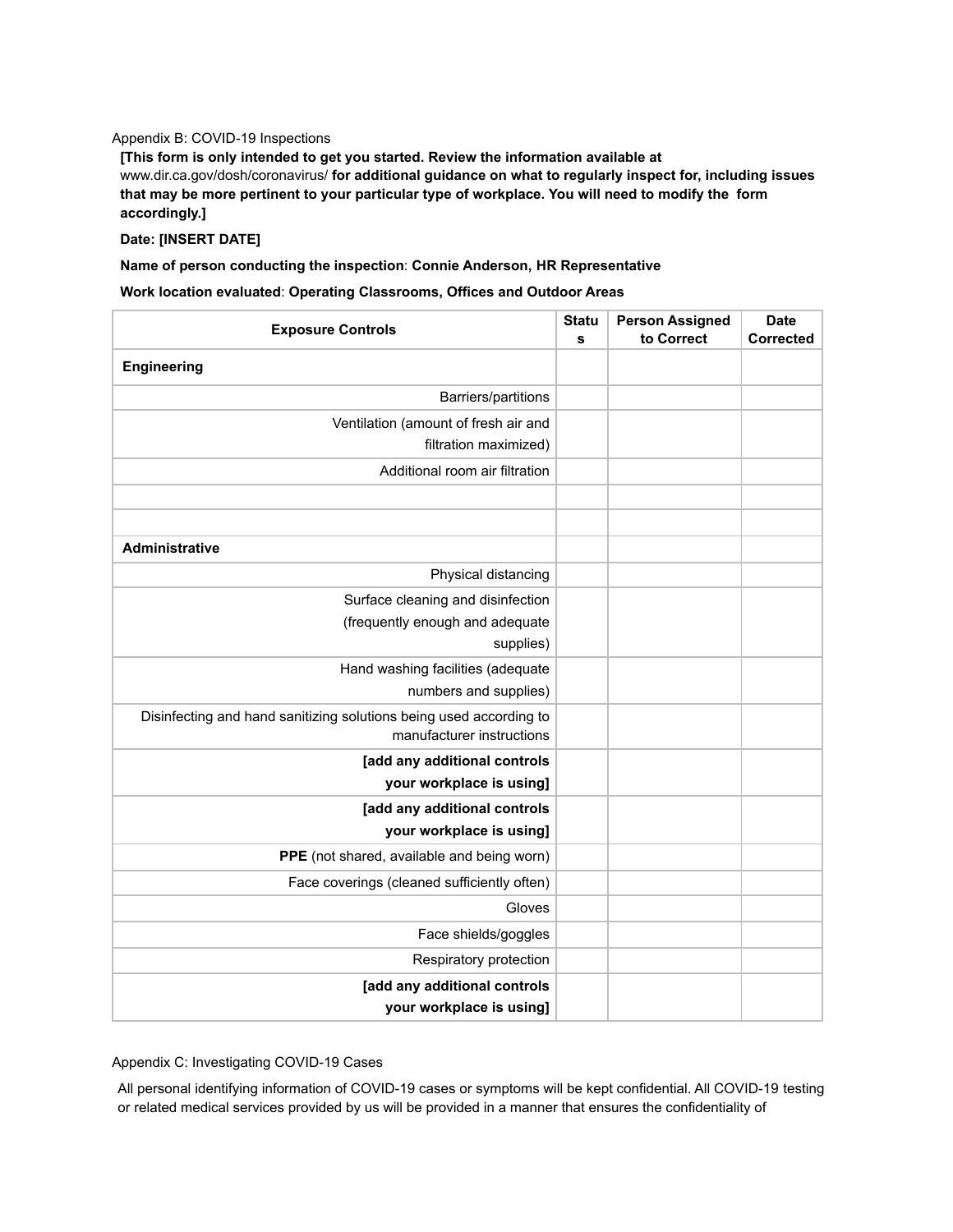employees, with the exception of unredacted information on COVID-19 cases that will be provided immediately upon request to the local health department, CDPH, Cal/OSHA, the National Institute for Occupational Safety and Health (NIOSH), or as otherwise required by law.

All employees' medical records will also be kept confidential and not disclosed or reported without the employee's express written consent to any person within or outside the workplace, with the following exceptions: (1) Unredacted medical records provided to the local health department, CDPH, Cal/OSHA, NIOSH, or as otherwise required by law immediately upon request; and (2) Records that do not contain individually identifiable medical information or from which individually identifiable medical information has been removed.

# **Date: [enter date]**

# **Name of person conducting the investigation**:**Connie Anderson, HR Representative**

| <b>Occupation (if</b><br>non-employee, why they<br>were in the workplace):                                     |
|----------------------------------------------------------------------------------------------------------------|
| Date investigation was<br>initiated:                                                                           |
| Name(s) of staff involved in<br>the investigation:                                                             |
| Date of the positive or<br>negative test and/or<br>diagnosis:                                                  |
| Information received<br>regarding COVID-19 test<br>results and onset of<br>symptoms (attach<br>documentation): |
|                                                                                                                |
|                                                                                                                |

**Notice given (within one business day, in a way that does not reveal any personal identifying information of the COVID-19 case) of the potential COVID-19 exposure to:**

|                                                          | Date:            | All employees who may have had COVID-19<br>exposure and their authorized representatives.           |
|----------------------------------------------------------|------------------|-----------------------------------------------------------------------------------------------------|
|                                                          | Names of         |                                                                                                     |
|                                                          | employees that   |                                                                                                     |
|                                                          | were notified:   |                                                                                                     |
|                                                          |                  | Independent contractors and other employers                                                         |
|                                                          | Date:            | present at the workplace during the high-risk<br>exposure period.                                   |
|                                                          | Names of         |                                                                                                     |
|                                                          | individuals that |                                                                                                     |
|                                                          | were notified:   |                                                                                                     |
| What could be done to<br>reduce exposure to<br>COVID-19? |                  | What were the workplace conditions that could have<br>contributed to the risk of COVID-19 exposure? |
| Date:                                                    |                  | Was local health department notified?                                                               |

\*Should an employer be made aware of a non-employee infection source COVID-19 status. Appendix D: COVID**-**19 Training Roster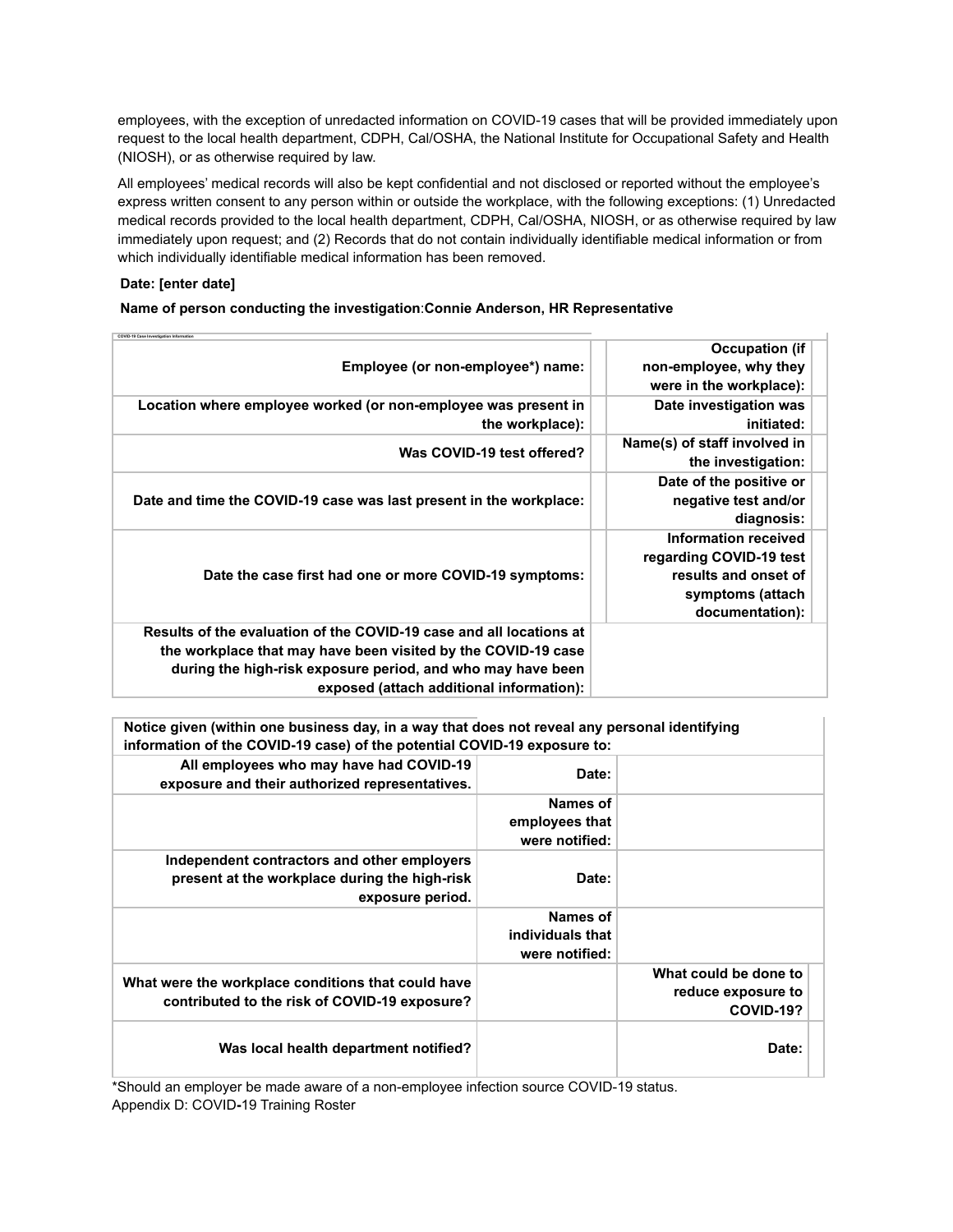# **Date: [enter date]**

# **Person that conducted the training**: **[enter name(s)]**

| <b>Employee</b><br><b>Name</b> | Signatur<br>e |
|--------------------------------|---------------|
|                                |               |
|                                |               |
|                                |               |
|                                |               |
|                                |               |
|                                |               |

Additional Consideration #1 Multiple COVID-19 Infections and COVID-19 Outbreaks

**[This section will need to be added to your CPP if your workplace is identified by a local health department as the location of a COVID-19 outbreak, or there are three or more COVID-19 cases in your workplace within a 14-day period. Reference section 3205.1 for details.]**

This section of CPP will stay in effect until there are no new COVID-19 cases detected in our workplace for a 14-day period.

COVID-19 testing

- We will provide COVID-19 testing to all employees in our exposed workplace except for employees who were not present during the period of an outbreak identified by a local health department or the relevant 14-day period. COVID-19 testing will be provided at no cost to employees during employees' working hours.
- COVID-19 testing consists of the following:
	- All employees in our exposed workplace will be immediately tested and then tested again one week later. Negative COVID-19 test results of employees with COVID-19 exposure will not impact the duration of any quarantine period required by, or orders issued by, the local health department.
	- After the first two COVID-19 tests, we will continue to provide COVID-19 testing of employees who remain at the workplace at least once per week, or more frequently if recommended by the local health department, until there are no new COVID-19 cases detected in our workplace for a 14-day period.
	- We will provide additional testing when deemed necessary by Cal/OSHA.

### Exclusion of COVID-19 cases

We will ensure COVID-19 cases and employees who had COVID-19 exposure are excluded from the workplace in accordance with our CPP **Exclusion of COVID-19 Cases** and **Return to Work Criteria** requirements, and local health officer orders if applicable.

Investigation of workplace COVID-19 illness

We will immediately investigate and determine possible workplace-related factors that contributed to the COVID-19 outbreak in accordance with our CPP **Investigating and Responding to COVID-19 Cases**. COVID-19 investigation, review and hazard correction

In addition to our CPP **Identification and Evaluation of COVID-19 Hazards** and **Correction of COVID-19 Hazards**, we will immediately perform a review of potentially relevant COVID-19 policies, procedures, and controls and implement changes as needed to prevent further spread of COVID-19.

The investigation and review will be documented and include: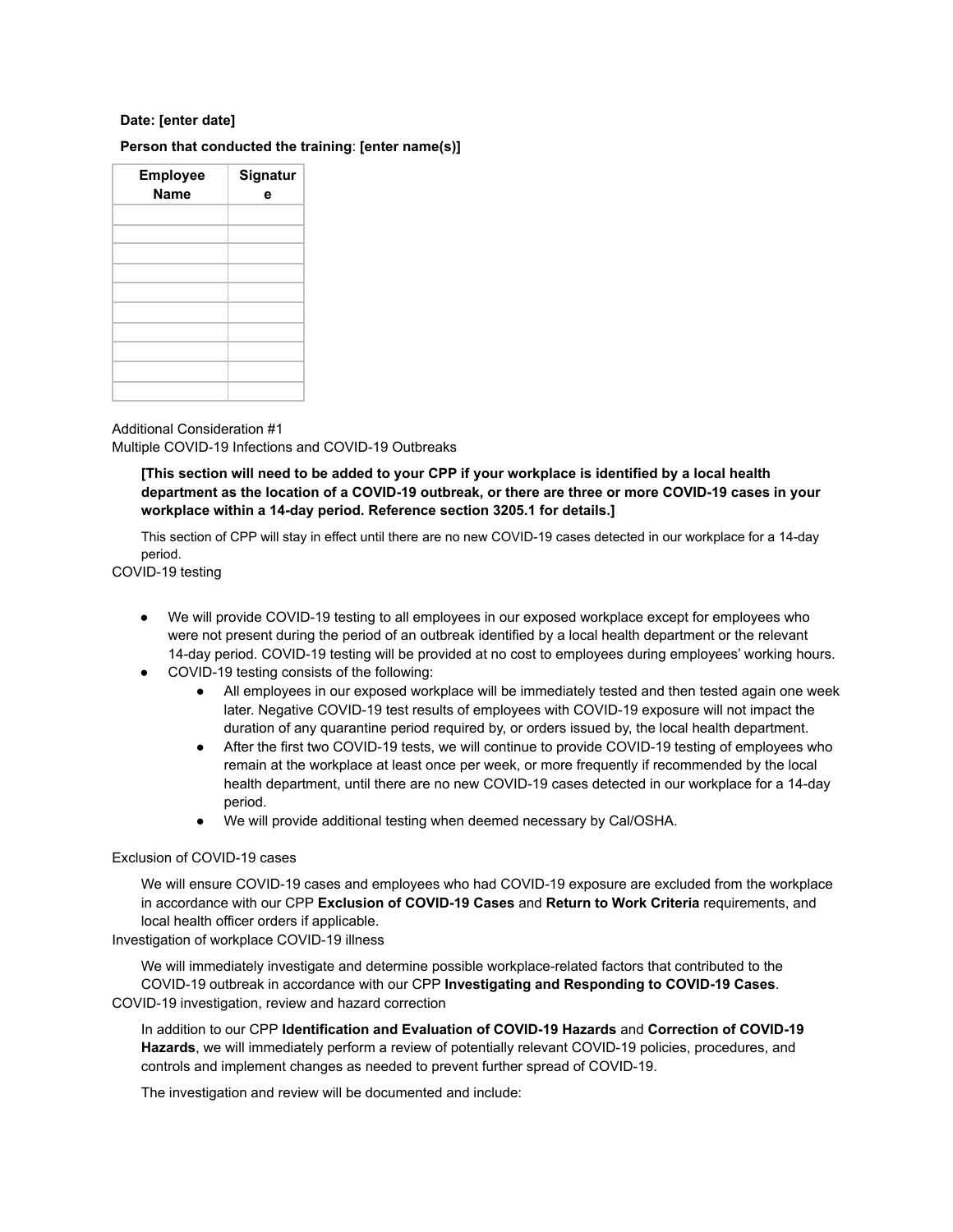- Investigation of new or unabated COVID-19 hazards including:
	- Our leave policies and practices and whether employees are discouraged from remaining home when sick.
	- Our COVID-19 testing policies.
	- Insufficient outdoor air.
	- Insufficient air filtration.
	- Lack of physical distancing.
- Updating the review:
	- Every thirty days that the outbreak continues.
	- In response to new information or to new or previously unrecognized COVID-19 hazards.
	- When otherwise necessary.
- Implementing changes to reduce the transmission of COVID-19 based on the investigation and review. We will consider:
	- Moving indoor tasks outdoors or having them performed remotely.
	- Increasing outdoor air supply when work is done indoors.
	- Improving air filtration.
	- Increasing physical distancing as much as possible.
	- Respiratory protection.
	- [describe other applicable controls].

Notifications to the local health department

- Immediately, but no longer than 48 hours after learning of three or more COVID-19 cases in our workplace, we will contact the local health department for guidance on preventing the further spread of COVID-19 within the workplace.
- We will provide to the local health department the total number of COVID-19 cases and for each COVID-19 case, the name, contact information, occupation, workplace location, business address, the hospitalization and/or fatality status, and North American Industry Classification System code of the workplace of the COVID-19 case, and any other information requested by the local health department. We will continue to give notice to the local health department of any subsequent COVID-19 cases at our workplace.

Additional Consideration #2 Major COVID-19 Outbreaks

### **[This section will need to be added to your CPP should your workplace experience 20 or more COVID-19 cases within a 30-day period. Reference section 3205.2 for details.]**

This section of CPP will stay in effect until there are no new COVID-19 cases detected in our workplace for a 14-day period.

COVID-19 testing

We will provide twice a week COVID-19 testing, or more frequently if recommended by the local health department, to all employees present at our exposed workplace during the relevant 30-day period(s) and who remain at the workplace. COVID-19 testing will be provided at no cost to employees during employees' working hours.

### Exclusion of COVID-19 cases

We will ensure COVID-19 cases and employees with COVID-19 exposure are excluded from the workplace in accordance with our CPP **Exclusion of COVID-19 Cases** and **Return to Work Criteria,** and any relevant local health department orders.

Investigation of workplace COVID-19 illnesses

We will comply with the requirements of our CPP I**nvestigating and Responding to COVID-19 Cases**. COVID-19 hazard correction

In addition to the requirements of our CPP **Correction of COVID-19 Hazards**, we will take the following actions: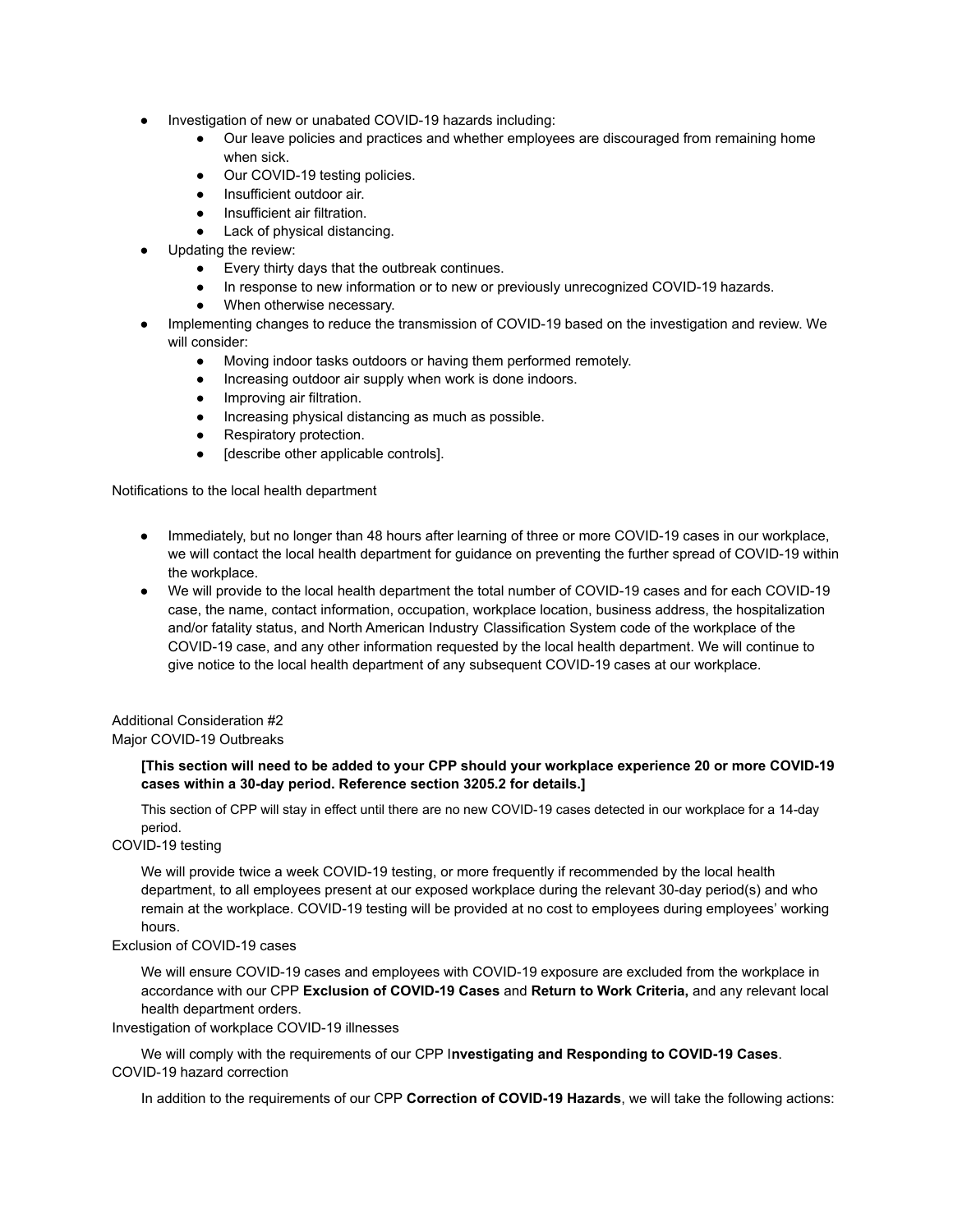- In buildings or structures with mechanical ventilation, we will filter recirculated air with Minimum Efficiency Reporting Value (MERV) 13 or higher efficiency filters if compatible with the ventilation system. If MERV-13 or higher filters are not compatible with the ventilation system, we will use filters with the highest compatible filtering efficiency. We will also evaluate whether portable or mounted High Efficiency Particulate Air (HEPA) filtration units, or other air cleaning systems would reduce the risk of transmission and implement their use to the degree feasible.
- We will determine the need for a respiratory protection program or changes to an existing respiratory protection program under CCR Title 8 section 5144 to address COVID-19 hazards.
- We will evaluate whether to halt some or all operations at our workplace until COVID-19 hazards have been corrected
- Implement any other control measures deemed necessary by Cal/OSHA.

# Notifications to the local health department

We will comply with the requirements of our **Multiple COVID-19 Infections** and **COVID-19 Outbreaks-Notifications to the Local Health Department.**

# Additional Consideration #3

# COVID-19 Prevention in Employer-Provided Housing

**[This section will need to be added to your CPP if you have workers in employer-provided housing. Reference section 3205.3 for details. Employer-provided housing is any place or area of land, any portion of any housing accommodation, or property upon which a housing accommodation is located, consisting of: living quarters, dwelling, boardinghouse, tent, bunkhouse, maintenance-of-way car, mobile home, manufactured home, recreational vehicle, travel trailer, or other housing accommodations. Employerprovided housing includes a "labor camp" as that term is used in title 8 of the California Code of Regulations or other regulations or codes. The employer-provided housing may be maintained in one or more buildings or one or more sites, including hotels and motels, and the premises upon which they are situated, or the area set aside and provided for parking of mobile homes or camping. Employer-provided housing is housing that is arranged for or provided by an employer, other person, or entity to workers, and in some cases to workers and persons in their households, in connection with the worker's employment, whether or not rent or fees are paid or collected.**

- **This section does not apply to housing provided for the purpose of emergency response, including firefighting, rescue, and evacuation, and support activities directly aiding response such as utilities, communications, and medical operations, if:**
	- **The employer is a government entity; or**
	- **The housing is provided temporarily by a private employer and is necessary to conduct the emergency response operations.**
- **The requirements below for Physical distancing and controls, Face coverings, Cleaning and disinfecting, Screening, and Isolation of COVID-19 cases and persons with COVID-19 exposure do not apply to occupants, such as family members, who maintained a household together prior to residing in employer-provided housing, but only when no other persons outside the household are present.]**

### Assignment of housing units

We will ensure that shared housing unit assignments are prioritized in the following order:

- Residents who usually maintain a household together outside of work, such as family members, will be housed in the same housing unit without other persons.
- Residents who work in the same crew or work together at the same worksite will be housed in the same housing unit without other persons.
- Employees who do not usually maintain a common household, work crew, or worksite will be housed in the same housing unit only when no other housing alternatives are possible.